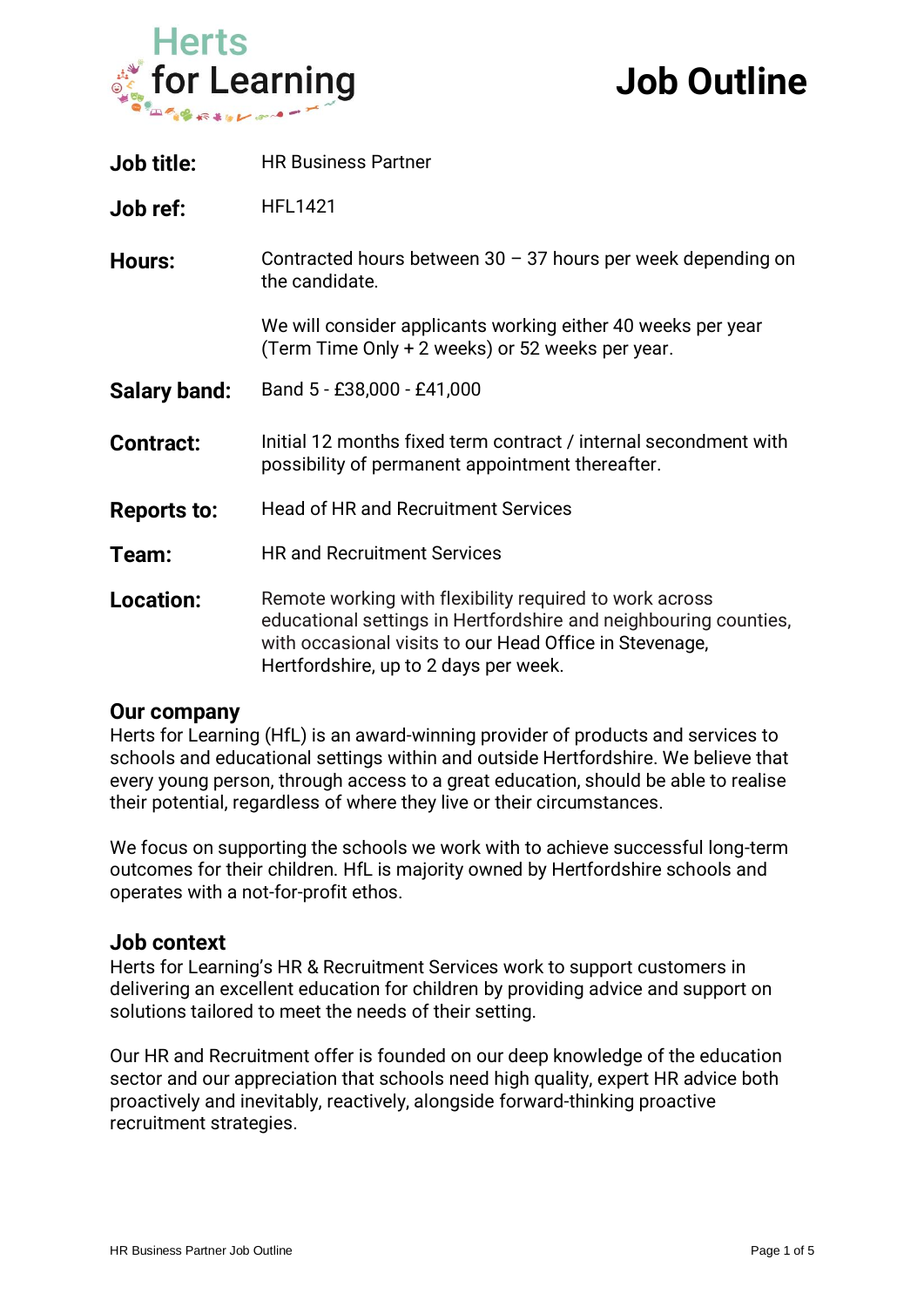

Herts for Learning's HR Services Team provides specialist HR advice and consultancy to over 500 schools, with approximately 20,000 staff. Customers repeatedly buy back into our service year after year because of the depth of expertise and the high quality of the service we provide

## **Purpose of the job**

The role-holder will work with the Head of HR and Recruitment Services, the HR & Recruitment Management team and the various sub-teams to support the development of bespoke and strategic support services to our customers.

The role will focus on academy and trust customers, understanding the evolving needs of this customer base and broadening our consultancy offer to ensure that Herts for Learning's offer meets these needs.

The role holder work to establish credibility and grow our relationships and opportunity pipeline with academy and trust customers and partner with them at a strategic level to support the development implementation of HR strategies and programmes to meet their needs.

## **Main areas of responsibility**

The HR Business Partner will be responsible for:

- Contributing towards the strategic planning of service development for academy and trust customers.
- Conducting research and engaging with customers to support the evolution of services for academy and trust customers.
- Design and creation of consultancy services and evolution of existing service portfolio to meet the differing needs of academy and trust customers.
- Working alongside sub-teams including the policy and portal team, the L&D project team and the HR Advisory team to integrate the needs of academies and trusts into strategic plans and service delivery.
- Mentoring and upskilling colleagues on the differentiation of service needs of academies and trusts
- Providing professional HR advice and consultancy across academy and trust customers to support Headteachers, Executive Headteachers, Service Directors, COOs and Trustees in managing HR issues.
- Delivering a range of traded and retained HR Services to customers.
- Effectively supporting employee relations cases through to resolution, including capability, ill health, disciplinary, grievance, safeguarding and pay. Guiding Leaders on pragmatic solutions to support their objectives.
- Supporting organisation change projects, including restructure, redundancy and TUPE processes, at a strategic and advisory level.
- Keeping abreast of national policy changes, HR and employment law developments to inform practice and services within the team.
- Balancing a commercial mindset with a not-for-profit ethos and our organisational moral purpose.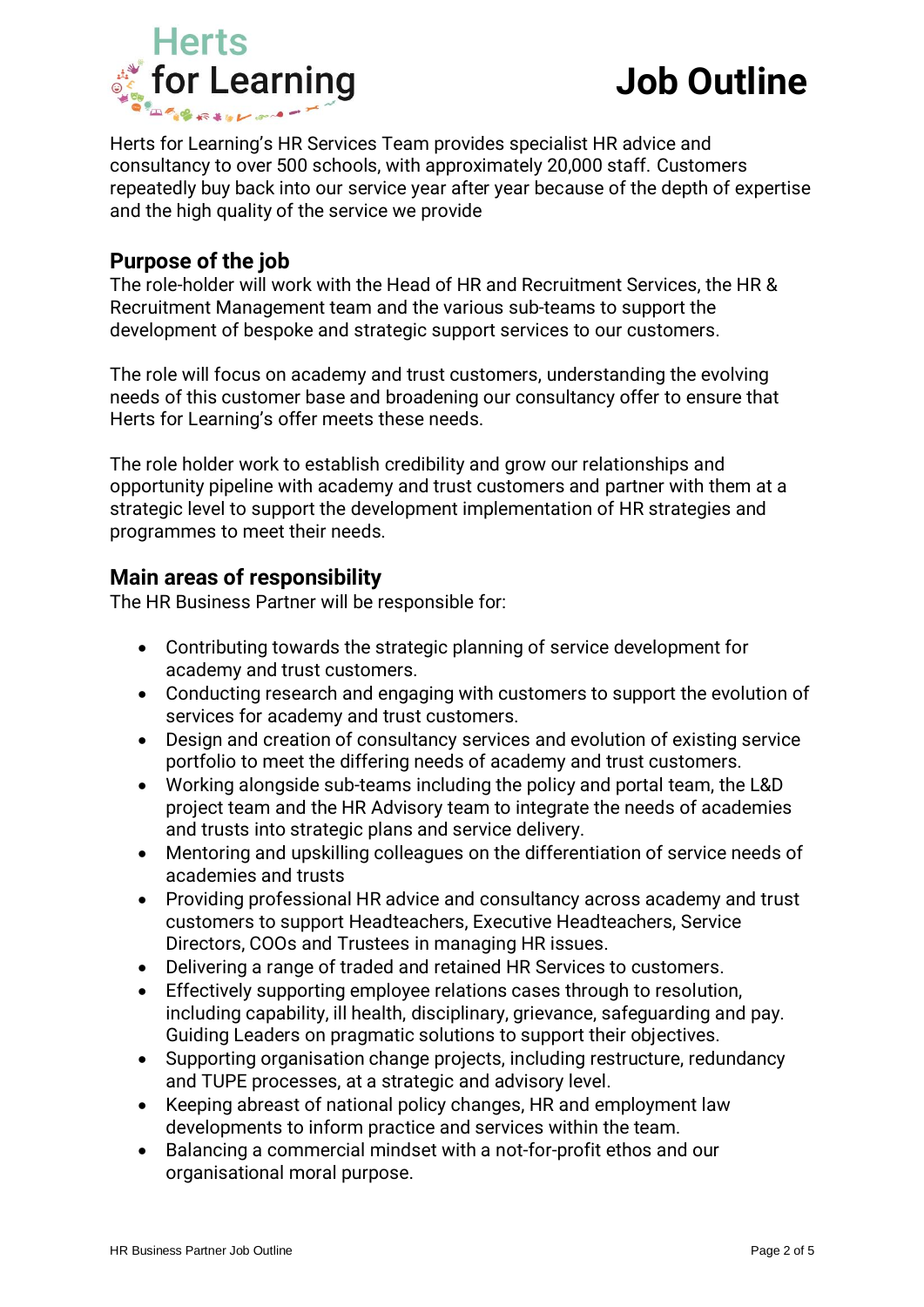

The duties and responsibilities listed above describe the post as it is at present. The post holder is expected to accept any reasonable alterations that may from time to time become necessary, particularly in light of the current Covid-19 situation.

## **Person specification**

Please provide a supporting statement outlining why you are applying and how you meet the criteria below;

#### **Qualifications**

- Holds a CIPD Qualification at level 7 or above, is in the process of gaining accreditation, or has equivalent experience.
- Educated to degree level or has equivalent experience.

#### **Knowledge**

- Strong knowledge of employment law. Experience of, or ability to come up to speed quickly on, Education sector employment law would be an advantage but is not essential to be successful in this role.
- Knowledge of the education sector and the drivers of academies and trusts, or ability to come up to speed quickly in these areas, would also be an advantage.

#### **Experience of**

- Partnering and building impactful relationships with executive or organisation leadership level stakeholders.
- Working with senior leaders of internal or external customers to understand current and future needs of the business, diagnose key opportunities for change and design and deliver integrated solutions designed to support HR projects and change delivery to achieve customer business outcomes.
- Working in a senior capacity or consultancy basis across a range of complex HR projects, including change management, restructuring and redundancy, TUPE, leadership development, talent management and organisational design and development.
- Creating opportunities to influence strategic goals or 'sell' products and services.
- Providing professional advice to stakeholders across the employee lifecycle
- Supporting employee relations issues to completion including disciplinary, grievance, capability and ill health
- Analysing complex information and situations and giving pragmatic and tailored HR Advice to support customer needs.

#### **Skills and abilities**

- Excellent interpersonal skills. Able to engage and influence a wide range of stakeholders.
- Ability to think and act pragmatically.
- Future focused, inquisitive and open-minded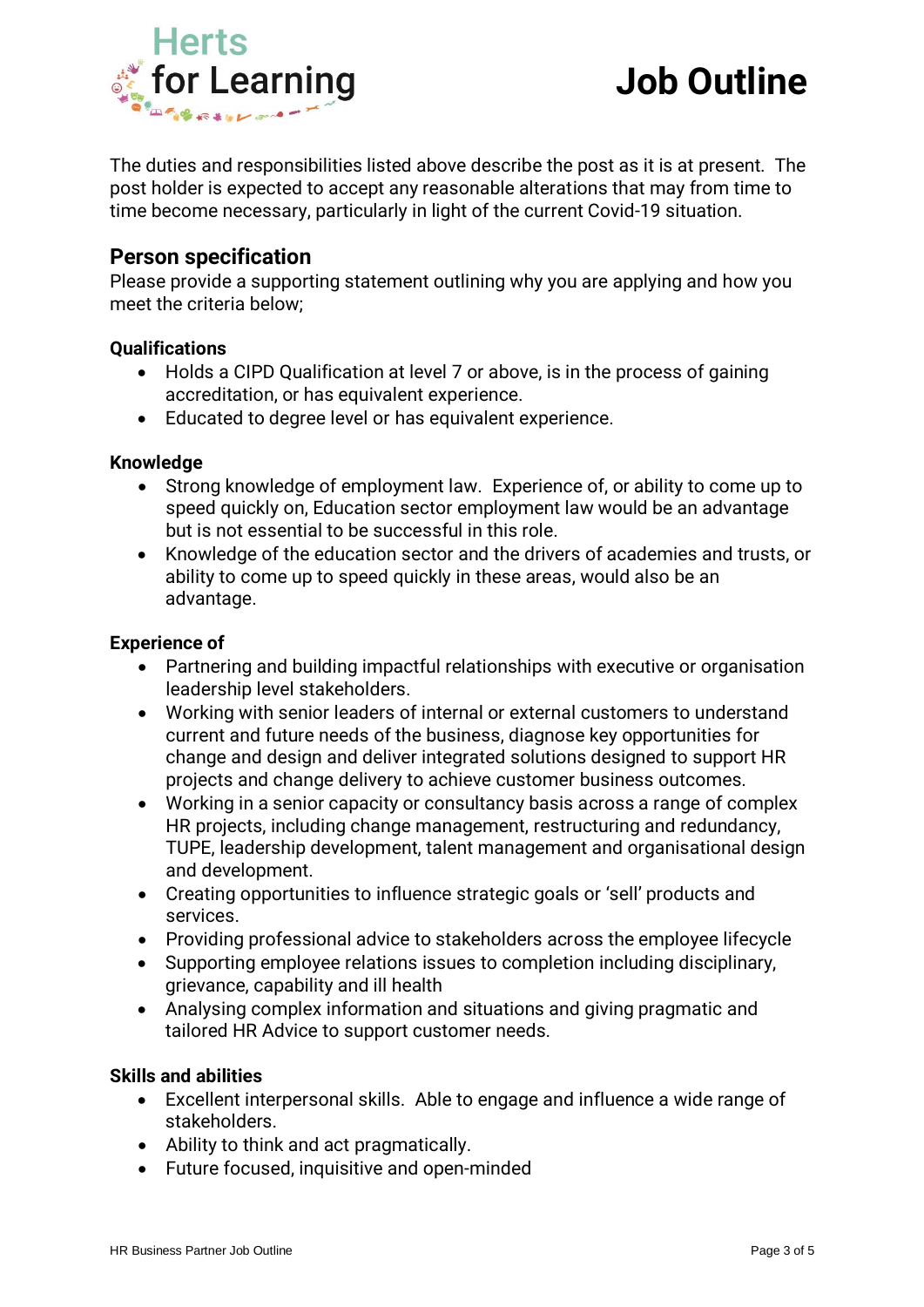

- A flexible approach and ability to adapt to differing client environments.
- Well-organised individual with ability to balance competing demands and successfully manage client expectations.
- Ability to interpret and analyse information from a range of sources and develop and articulate related strategies and recommendations appropriately.
- Able to demonstrate a commercial mindset in alongside a commitment to HFL's not-for-profit ethos.
- Strong attention to detail and ability to diagnose and solve problems.
- Solid up to date HR generalist experience.
- Experience of operating in public, education or not for profit sector would be an advantage but not essential.
- Strong commitment to Herts for Learning's purpose and values
- Role models Herts for Learning's values and CSR objectives
- Strong passion for delivering exceptional service

## **Equal Opportunities**

HfL is committed to being an equal opportunities employer. We insist on the equal treatment of all current and prospective colleagues and will never condone discrimination on the basis of age, disability, sex, sexual orientation, pregnancy and maternity, race or ethnicity, religion or belief, gender identity, or marriage and civil partnership.

HfL is also equally committed to becoming an anti-racist organisation and we encourage you to view our **[Black Lives Matter statement](https://www.hertsforlearning.co.uk/news/hfl-statement-regarding-black-lives-matters)** which gives clarity on our anti-racist stance. In our relentless efforts to be an anti-racist organisation, we recognise the negative impacts of under representation and lack of diversity in our organisation, our education system and in all aspects of our society. Therefore, for recruitment into any HfL post, where we have 2 or more candidates of equal merit, candidates with protected characteristics will be given advantage over candidates without such characteristics. This is sometimes referred to as a 'tie-breaker' and is referred to as 'positive action' in the Equality Act 2010.

To help us meet our high standards and aspirations of a fully diverse and inclusive workplace, we strongly encourage suitably qualified applicants from all backgrounds to apply and to join us.

Please note that if you are invited to interview, we will expect you to be prepared to discuss unconscious bias with us; we find these conversations more than any others give us all a good idea of what working together will be like.

## **Disclosure and Barring Service**

This post may be subject to full pre-employment checks and is exempt from the Rehabilitation of Offenders Act 1974. Please note that additional information referring to the Disclosure and Barring Service is in the guidance notes to the application form. If you are invited to an interview you will receive more information.